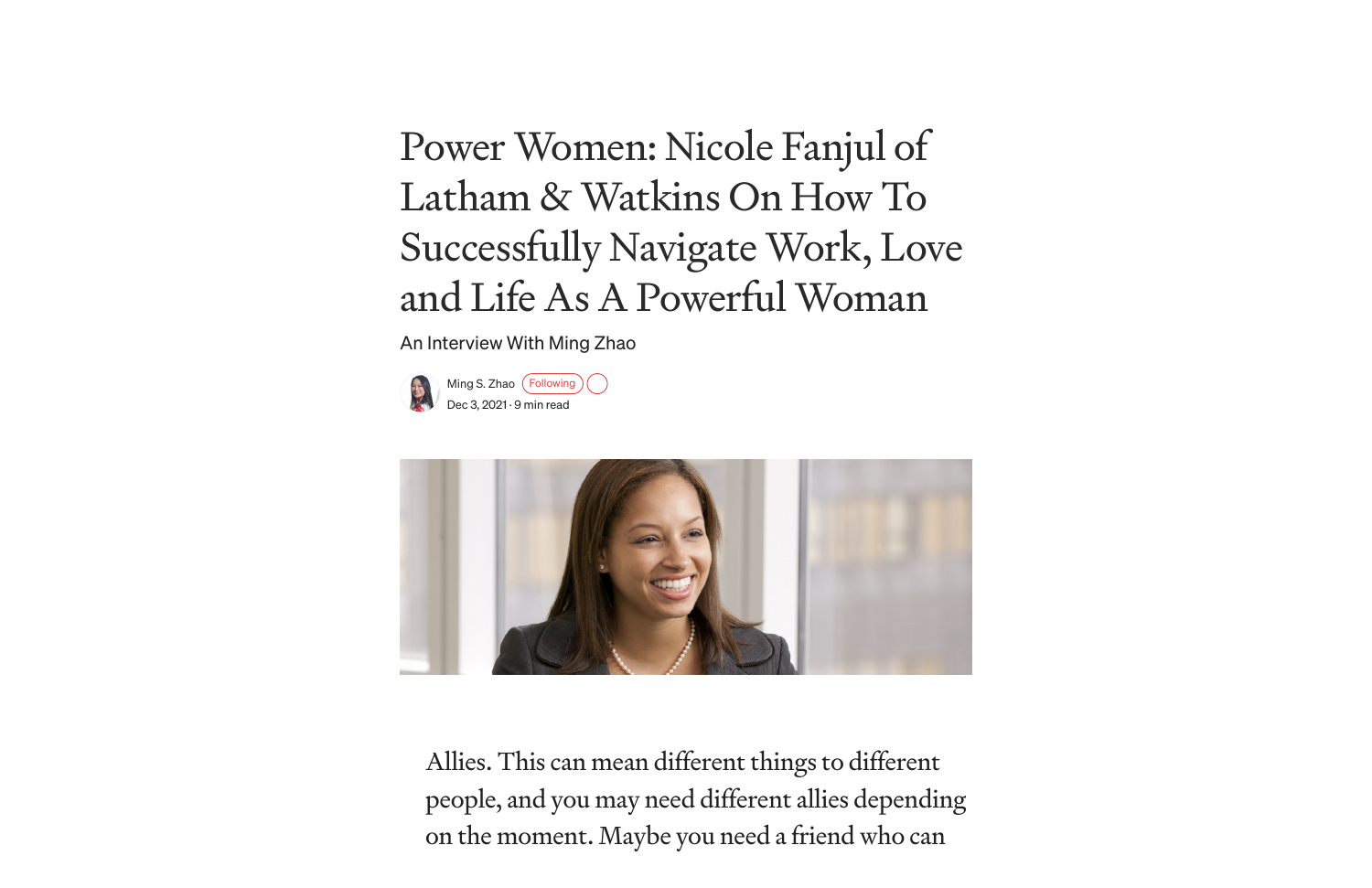*As a part of this series I had the distinct pleasure of interviewing Nicole [Fanjul](https://www.lw.com/people/NicoleDFanjul), Co-Deputy Office Managing Partner for the New York office of Latham & Watkins, a global law firm dedicated to helping clients achieve their business goals and overcome legal challenges anywhere in the world.*

be your sounding board or someone who can speak on your behalf in a business context when you are not in the room. No one succeeds in a vacuum.

*ow does a successful, strong, and powerful woman navigate work, employee relationships, love, and life in a world that still feels uncomfortable with strong women? In this interview series, called "Power Women" we are talking to accomplished women leaders who share their stories and experiences navigating work, love and life as a powerful woman.* H

*Fanjul represents lenders and corporate borrowers in a variety of complex financings, with a particular focus on syndicated leveraged finance and direct lending transactions. Drawing on her sophisticated understanding of the debt financing market, she develops creative solutions for clients using a range of loan products. In addition, Fanjul has actively worked to recruit and cultivate diverse talent at the firm through her leadership on the Training & Career Enhancement, Associates, Women Enriching Business, and Recruiting committees.*

Thank you so much for doing this with us! Before we dig in, our readers would like to get to know you a bit more. Can you tell us a bit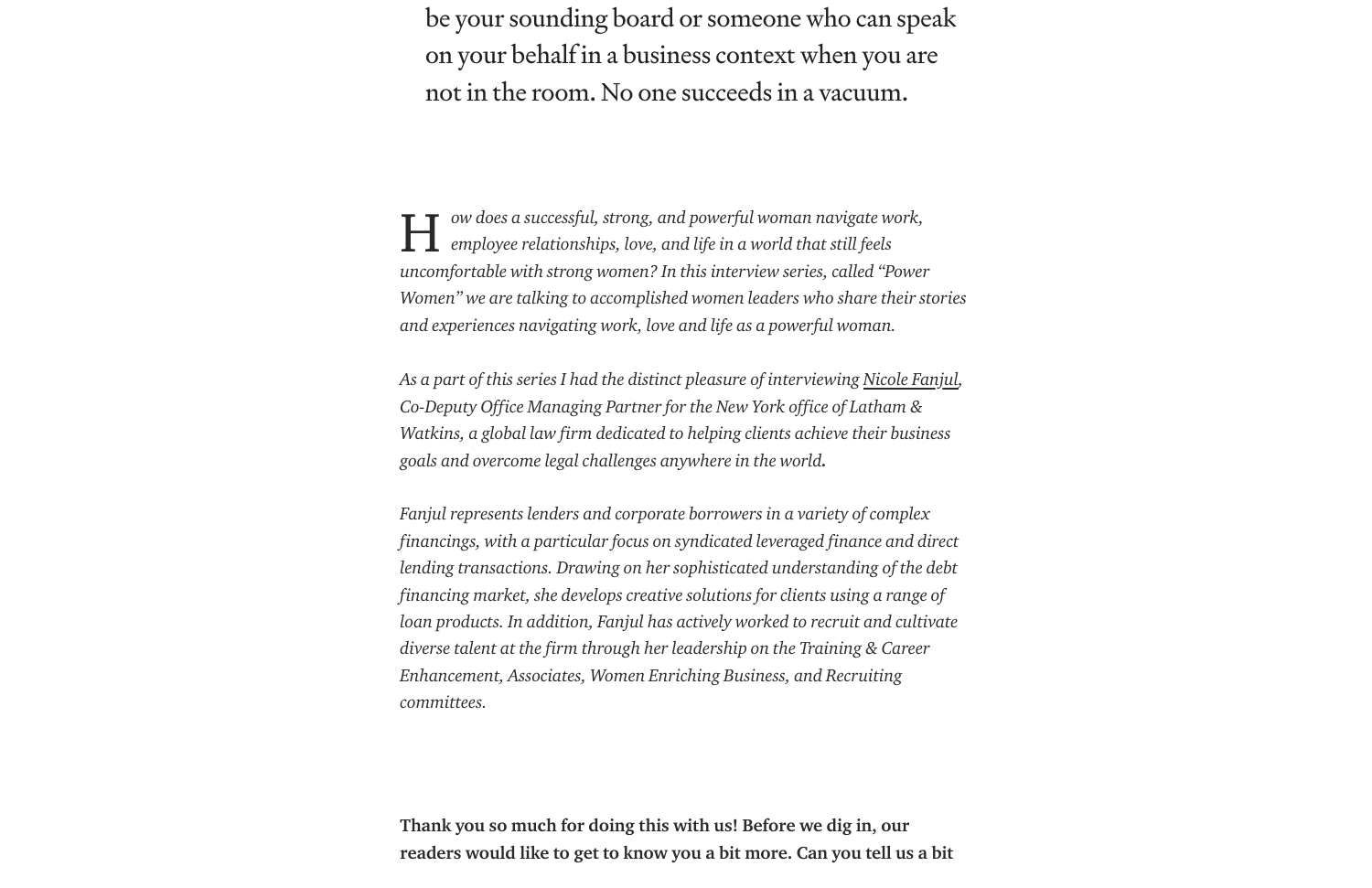#### about your childhood "backstory"?

# Can you tell us the story about what led you to this particular career path?

Unlike many of my colleagues, I did not know from an early age that I wanted to be a lawyer. At first, I was studying math and physics in college, but I didn't have an interest in pursuing a career in that field. Around that time, a family member encountered trouble with the law. All of us in my family felt woefully unprepared to assist, and the associated helplessness was particularly challenging for me. It inspired me to learn more about what drives people and influences behavior — I switched my undergrad focus to psychology — and learn more about the rules and laws that govern us all. Law school was a natural next step.

grew up in Westchester, New York, as the middle child to two awesome, hardworking parents. I am a first-generation professional, and my younger sister coincidentally practices the same type of law that I do at another law firm. I

# Can you share the most interesting story that happened to you since you began your career?

Last year, I worked on a leveraged finance deal relating to a major acquisition. To meet the client's unique needs, we developed a novel type of debt instrument that no one had ever used before. We had all of these leaders from across lots of Latham offices and practices all talking together live, stress-testing the structure in real time, making suggestions. It was amazing. We don't have the opportunity to create something new every day, and there I was, right in the middle of the action. This is one of the great opportunities of being at a firm like Latham: we don't just advise clients on existing structures and rules; sometimes we help our clients create them.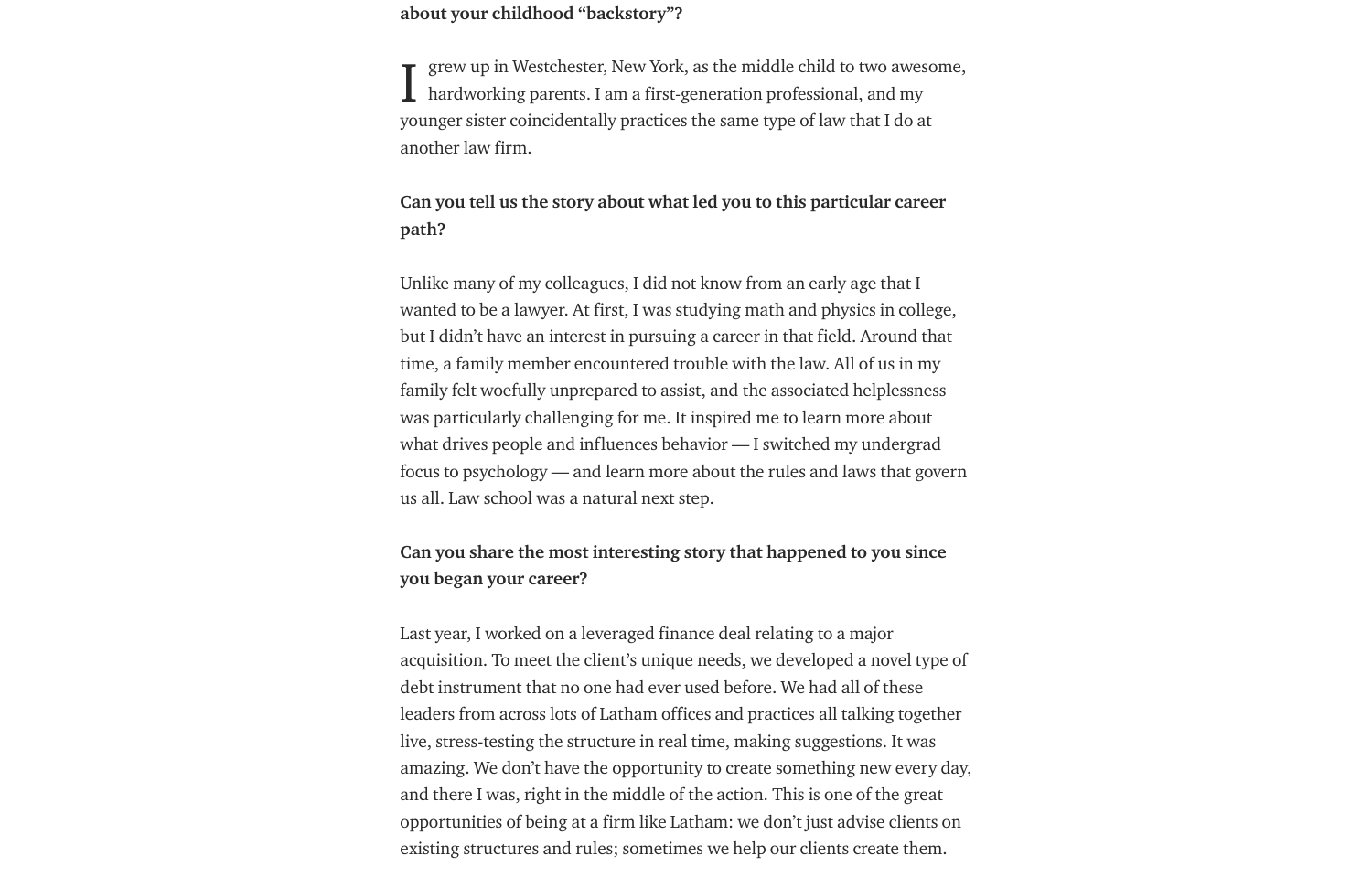You are a successful business leader. Which three character traits do you think were most instrumental to your success? Can you please share a story or example for each?

*Resilience*: Big Law can be a challenging environment, and I navigate it as a first-generation professional and woman of color. I have had missteps along the way and have occasionally bumped heads with folks — as most any developing professional will — but I have cultivated the skills to pivot and move forward without allowing these kinds of setbacks to hold me back.

*Relentless positivity*: I choose to believe that things turn out not just fine, but that they will be great. One example: upon my return from my first maternity leave, when I was a sixth-year associate, I really believed that it would be impossible to make it all work as a first-time mom. But instead of giving up and assuming I was right, I figured I would at least try. I'm so happy to have been wrong. I was surprised by the overwhelming support of my team and my firm, and I was promoted to partner a short while later!

*Gratitude*: When I am in the trenches of an especially difficult deal and the stress of the situation raises the temperature — and influences the temperament — of those involved, I try to remember to be grateful. It is an amazing opportunity to be working at the top of the market, on such interesting and cool deals. I have access to an incredible team of colleagues and we get to navigate the most interesting and novel challenges that the market can bring. Not everyone has that. I am also deeply grateful that I am able to provide financially for my family in a way that I never imagined I could when I was growing up.

Ok, thank you for that. Let's now jump to the primary focus of our interview. The premise of this series assumes that our society still feels uncomfortable with strong women. Why do you think this is so?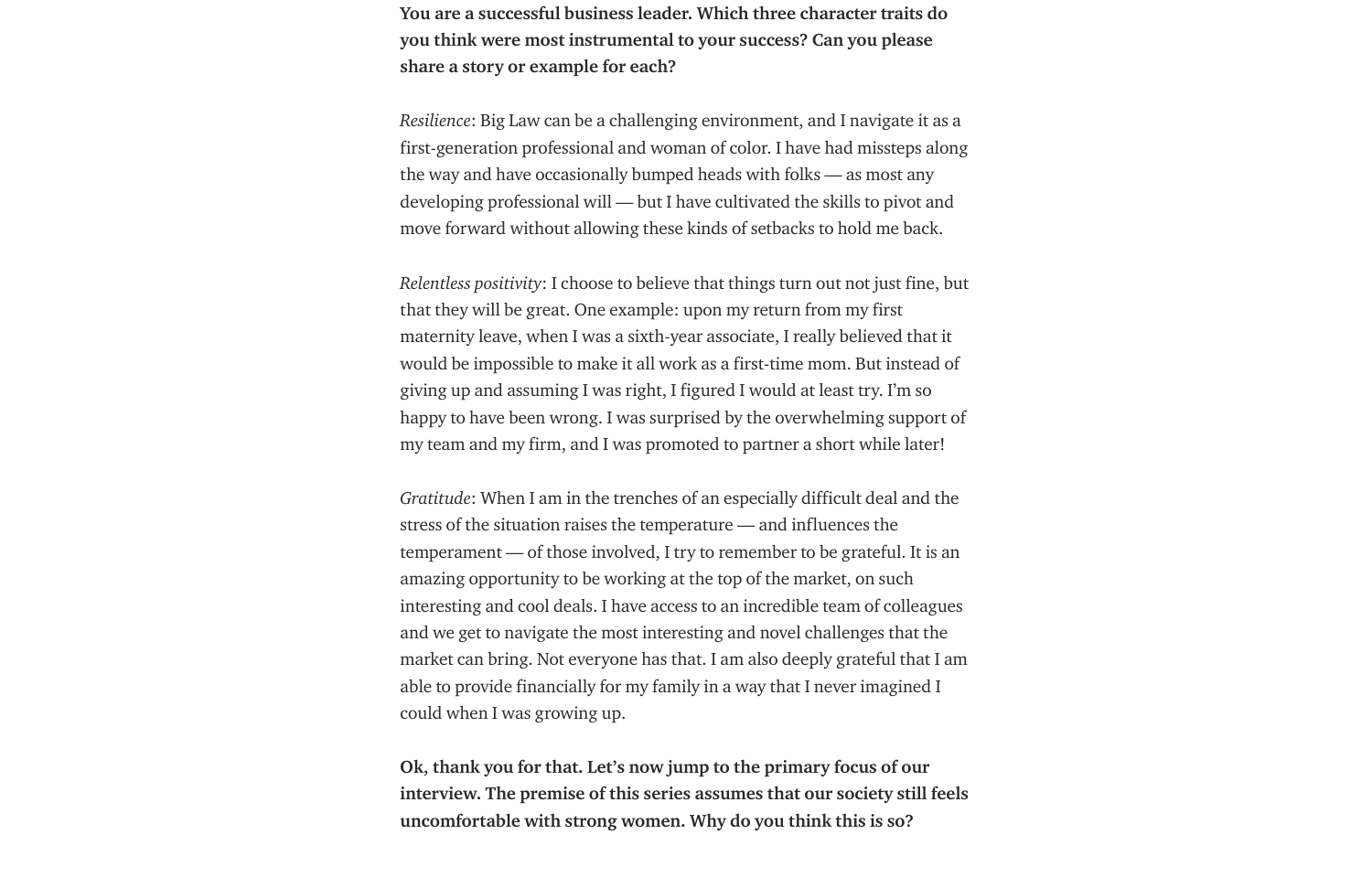I would put it a little differently. To me, I see it more that we are still working to shake the old notions of what the balance of work and family should look like in a traditionally male-dominated workplace. People are sometimes surprised that I am the one in power, and it can be uncomfortable initially when that reality does not meet their expectations. Luckily, I've found that discomfort to be relatively short-lived; as the work proceeds, it seems to drop away.

### Without saying any names, can you share a story from your own experience that illustrates this idea?

I recall a time when I was leading a deal, and, unsatisfied with an answer that I provided, a counterparty emailed a more junior, male colleague to ask the question again. I assume that they hoped for a different response or that my answer would be overruled. Going back to your point about discomfort: I'm sure it was quite uncomfortable for that individual when the male colleague added me to the email and explained that I was the one with the answers.

# What should a powerful woman do in a context where she feels that people are uneasy around her?

It depends on the context and the dynamics, and frankly what you are trying to achieve in that particular interaction. Is this a teaching moment? Or are you just trying to get something done for your client? I don't advocate ever making yourself smaller to make someone else feel more comfortable, but that doesn't mean you have to be confrontational or call out the incident if it won't advance your position. I have learned over the years that you can't always avoid the discomfort. Sometimes you just have to know how to recognize and name it without letting it distract you. Someone else's discomfort should not become the primary focus of an interaction.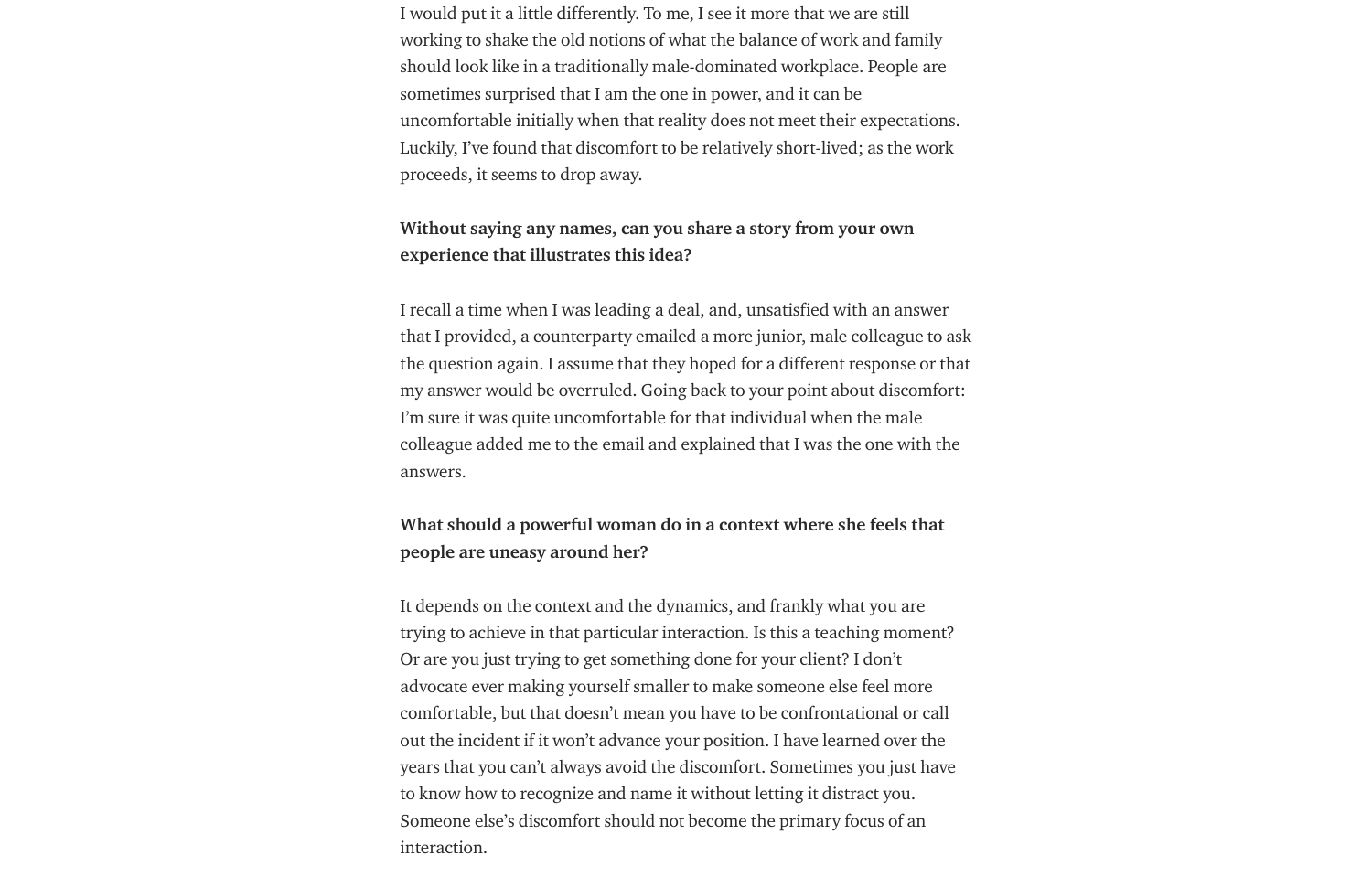# What do we need to do as a society to change the unease around powerful women?

We need to continue our focus on inclusion more generally, and not just for women. If diversity is the goal, inclusion is the process we need to engage in to achieve that goal. The important work is in taking steps to ensure that everyone along the way feels like they belong. The more comfortable we get with helping create a sense of belonging for all types of people, the closer we come to getting past the surprise of finding a woman in power, because we have changed our collective preconceived notions of who belongs in a particular space.

### In your opinion, what are the biggest challenges faced by women leaders that aren't typically faced by their male counterparts?

Despite being in a position of authority, having a great title, or boasting an impressive resume, women leaders may consider other kinds of things that influence how they are seen. For example, I am careful not to default to performing tasks that can be handled just as effectively by someone junior to me. Delegating is not only good for the professional development of younger lawyers, but it is also an important way to actualize one's own leadership role. I am also mindful with the teams that I lead to ensure that other female colleagues don't end up with all of the administrative tasks that might be historically viewed as women's work — things like taking the meeting notes or sending calendar invites.

Let's now shift our discussion to a slightly different direction. This is a question that nearly everyone with a job has to contend with. Was it difficult to fit your personal and family life into your business and career? For the benefit of our readers, can you articulate precisely what the struggle was?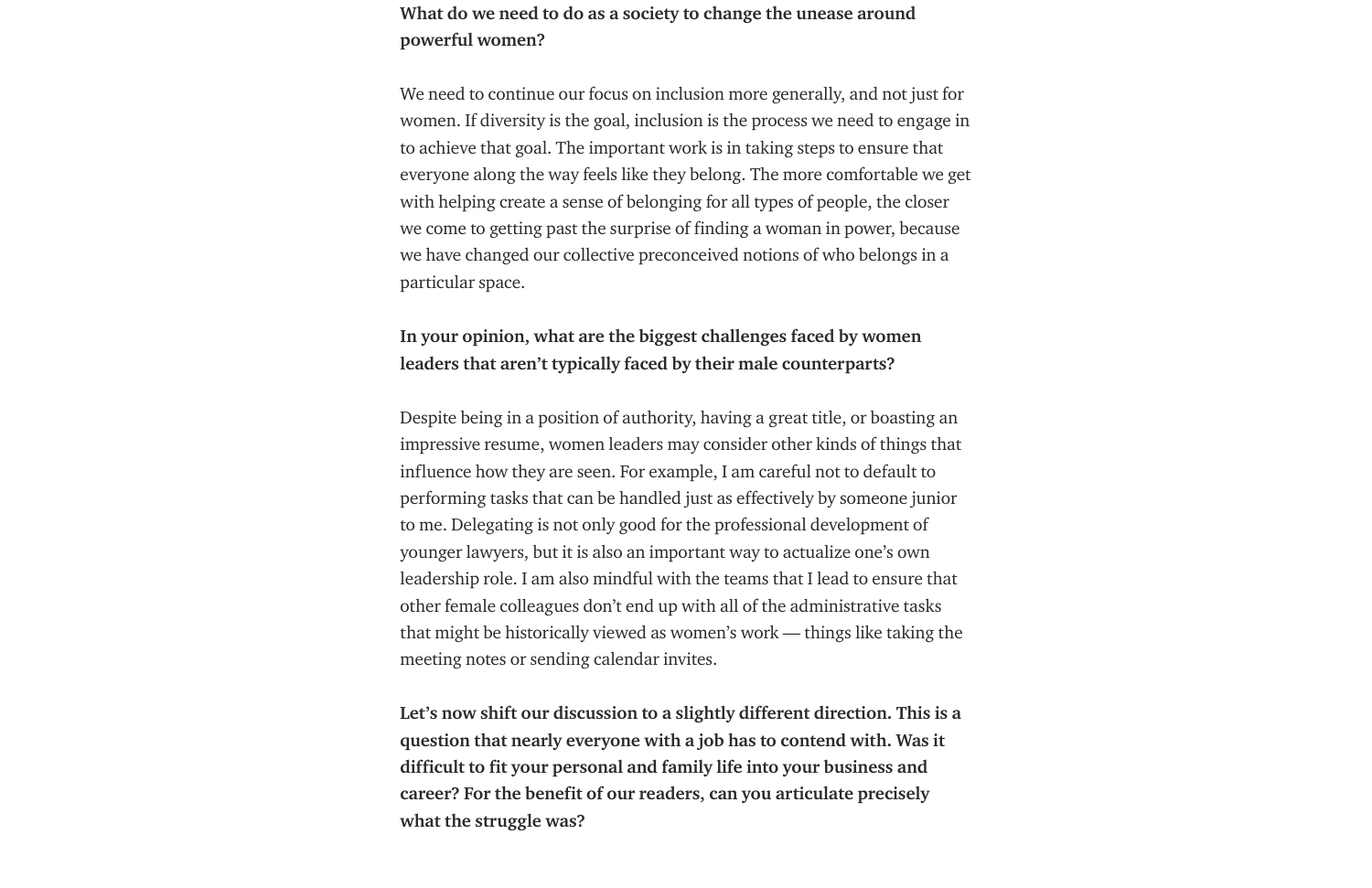Well, at the moment I am picking up my son from school and will shortly need a moment to get him into the house and set up with a snack.

So…time. The struggle is time, and there is not enough of it. To make my personal and family life fit in with my legal career, it was incredibly important (and I am deeply grateful) to have a partner who supports me. We are open with each other about demands on our time, and our expectations. I had times that were really unpredictable, even early in my career, and then we added children! So every day is a collaborative effort to ensure everything runs as smoothly as it can.

What was a tipping point that helped you achieve a greater balance or greater equilibrium between your work life and personal life? What did you do to reach this equilibrium?

To me, balance is a verb, not a noun. It is an ongoing process, and I have to be flexible to balance my work life and personal life every day. I have grown comfortable in that lack of predictability.

I work in the beauty tech industry, so I am very interested to hear your philosophy or perspective about beauty. In your role as a powerful woman and leader, how much of an emphasis do you place on your appearance? Do you see beauty as something that is superficial, or is it something that has inherent value for a leader in a public context? Can you explain what you mean?

I think beauty is completely subjective, but I don't view it as superficial. When you feel comfortable and confident, that changes how you carry yourself and present yourself in the world. When I feel good about myself, that feeling is valuable, because it removes unnecessary distraction from my task at hand as a leader.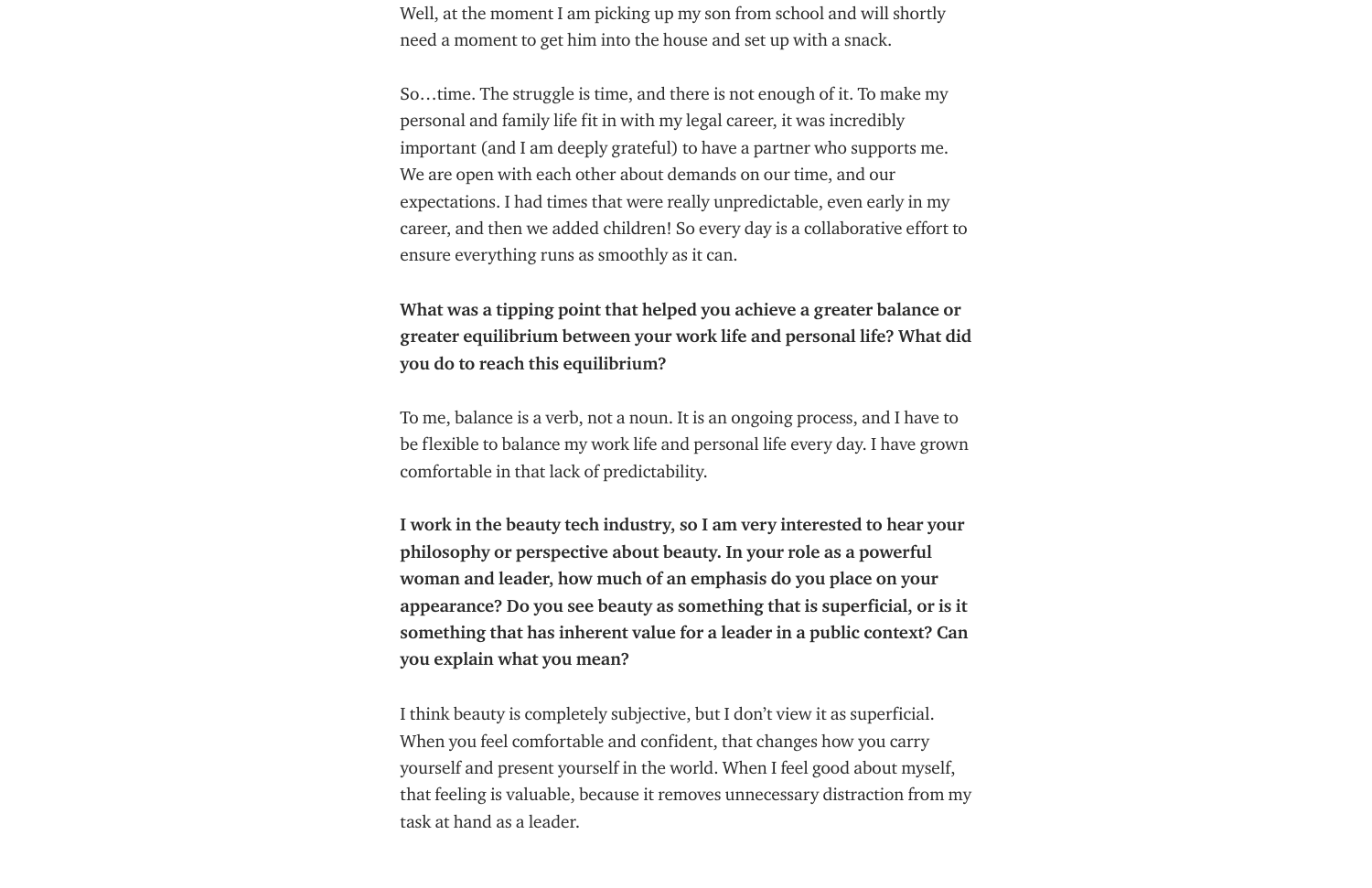#### How is this similar or different for men?

While it may manifest differently, I think it is largely the same. While most men may not worry about blending eyeshadow, they may worry about other things that could affect their sense of confidence.

Ok super. Here is the main question of our interview. Based on your opinion and experience, what are the "Five Things You Need To Thrive and Succeed as a Powerful Woman?" (Please share a story or example for each.)

1. *Allies*. This can mean different things to different people, and you may need different allies depending on the moment. Maybe you need a friend who can be your sounding board or someone who can speak on your behalf in a business context when you are not in the room. No one succeeds in a vacuum.

2. *Priorities*. You need to have a strong grasp of your priorities and set effective boundaries accordingly.

3. *Flexibility*. I can't stress this enough: life and career development are unpredictable, and you can't be wed to a single plan.

4. *Sense of purpose*. Ask yourself, why am I doing this? Remember the good parts when things get really tough and you question why you are putting yourself through the wringer. You need to keep your eyes on the longer view of what you are trying to achieve.

5. *Self-care*. It is really hard to make time for yourself, but, as they say, you cannot pour from an empty cup. I want to give so much of myself to my work, to my family, and to my friends, and I need to allow myself to recharge to do so. Otherwise I wouldn't be effective at any of those things.